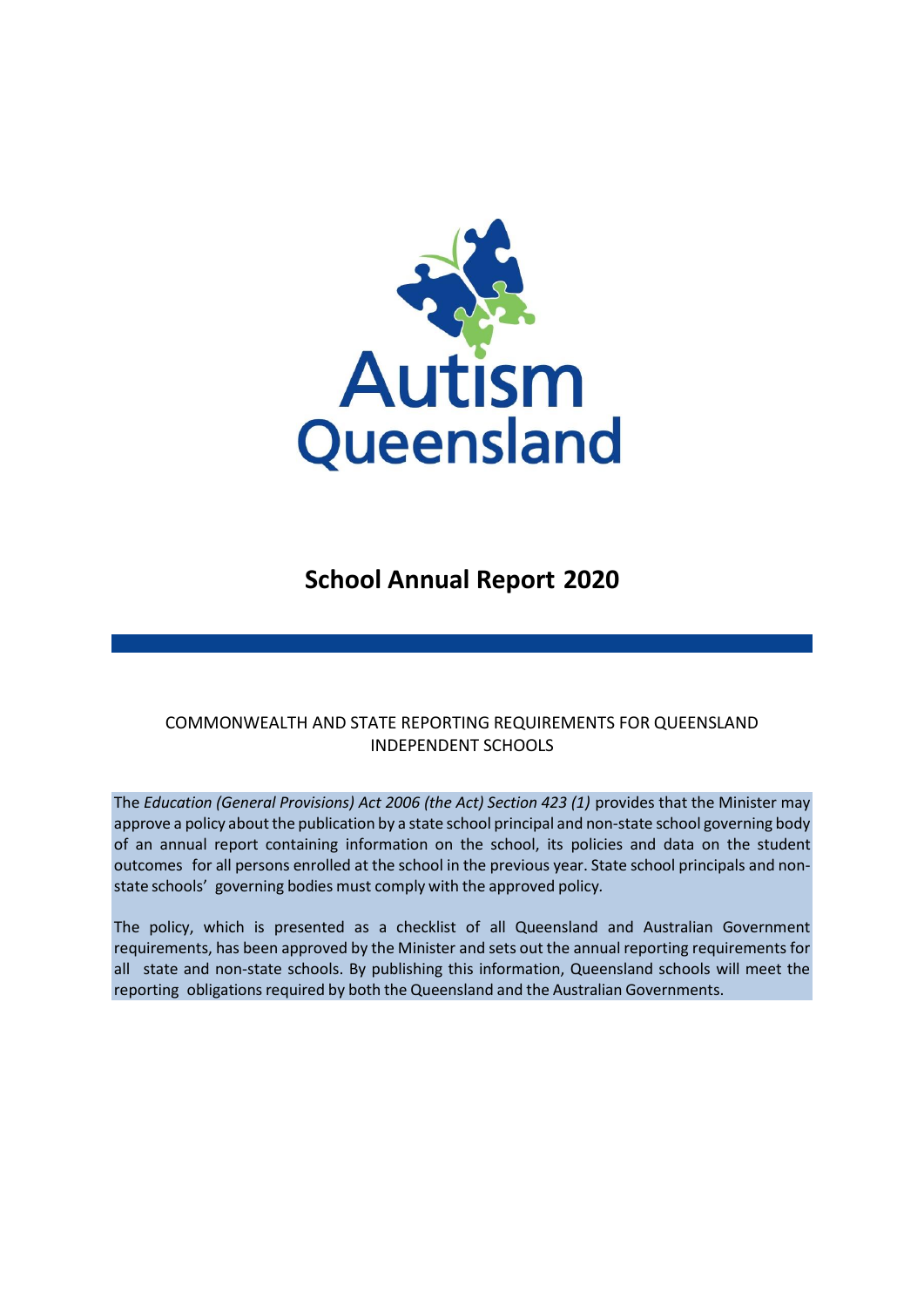Autism Queensland Limited runs three Education and Therapy Centres that operate as an accredited independent special school: two in Brisbane at Brighton and Sunnybank Hills and a third campus at Edmonton in Cairns.

Most students attend Autism Queensland School part time, to provide the opportunity for supported, shared enrolment with each student's local, mainstream school. Limited full-time enrolments cater for students identified as benefitting from an intensive autism-specific educational program targeting areas that impact students' access to learning.

#### **SCHOOL SECTOR**

Independent

#### **SCHOOL ADDRESS**

Sunnybank Campus 437 Hellawell Road Sunnybank Hills Qld 4109 Ph: 07 3273 0000 Fax: 07 3273 0093 [sunnybankschool@autismqld.com.au](mailto:sunnybankschool@autismqld.com.au)

Brighton Campus 136 North Road Brighton Qld 4017 Ph: 07 3631 6300 Fax: 07 3631 6388

[brighton@autismqld.com.au](mailto:righton@autismqld.com.au) [cairns@autismqld.com.au](mailto:cairns@autismqld.com.au) Cairns Campus 15-17 Marr Street Edmonton Qld 4869 Ph: 07 4034 6600 Fax: 07 3631 6388

Contact: The Principal Website: [www.autismqld.com.au](http://www.autismqld.com.au/)

#### **TOTAL ENROLMENTS FOR 2020**

A total of 163 students (equivalent to 93.6 full-time enrolments) attended the Autism Queensland School in 2019. This included 18 full-time enrolments at Sunnybank and 12 at Brighton campus and 133 students part-time (60 at Sunnybank campus, 64 at Brighton and 9 at Cairns). The average attendance rate in 2019 for the whole school was 90.93% (91.55% for Sunnybank; 89.97% for Brighton and 93.93% for Cairns).

# **YEAR LEVELS OFFERED**

Autism Queensland School provides a range of enrolment optionsfor students verified with Autism Spectrum Disorder (ASD) from Prep to Year 12 at the Brisbane campuses and Prep-Year 3 in Cairns.

# **CO-EDUCATIONAL OR SINGLE SEX**

Co-educational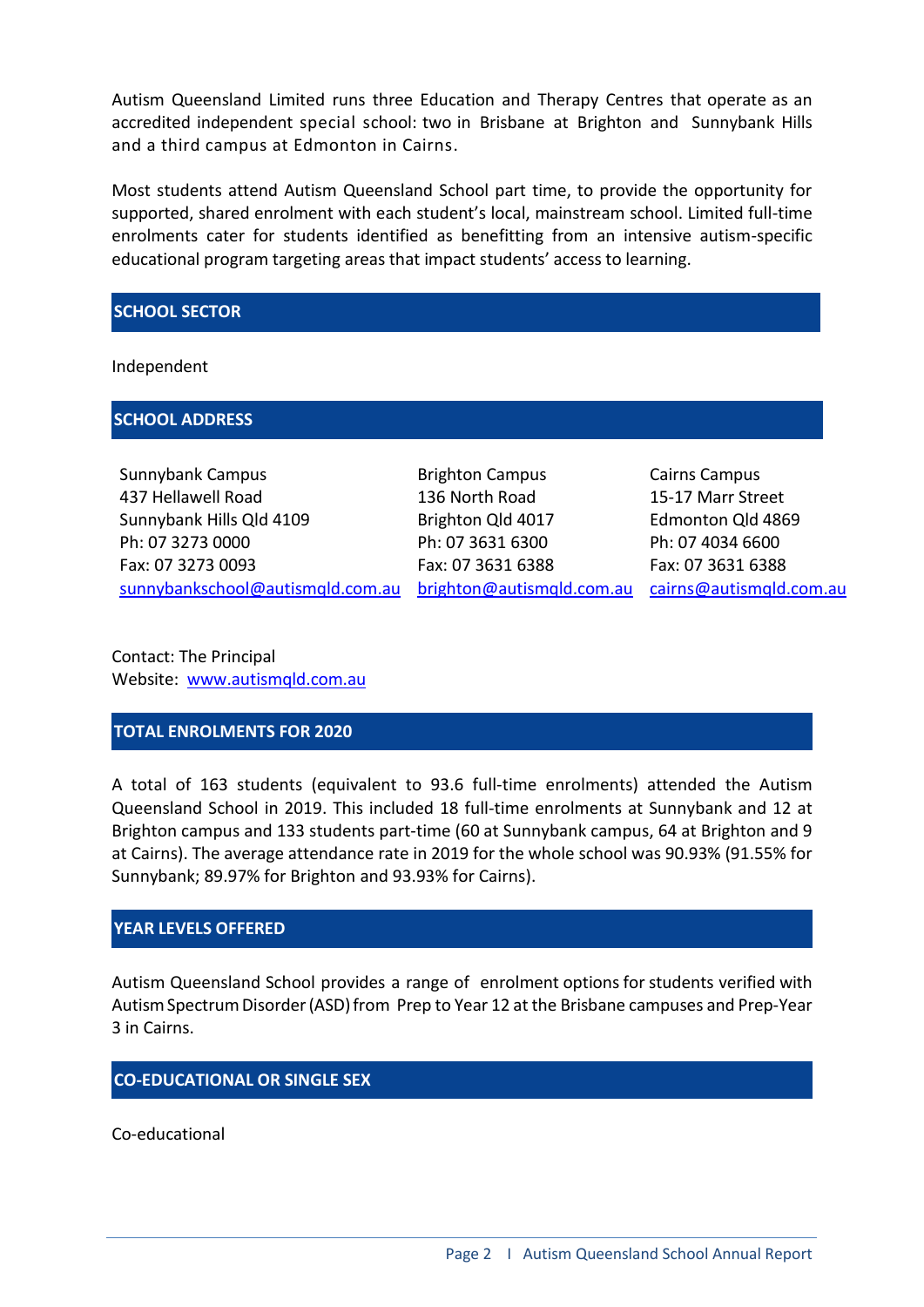### **CHARACTERISTICS OF THE STUDENT BODY**

All students enrolled in the school have a diagnosis of autism and verified ASD, in accordance with the Queensland Department of Education's guidelines to support students with disability in independent schools.

Students present, in varying degrees, with persistent challenges in social communication and social interaction across multiple contexts; and restricted, repetitive patterns of behaviour, interests, or activities. Their access to learning is impacted by differences or difficulties involving some, or all, of the following:

- Attending to tasks, information, people, interactions, objects, and items
- Interpreting and processing information, the intent of others, instructions and content and making connections between pieces of information
- Developing and implementing flexible thinking strategies to manage day to day and larger transitions or changes to routines, staff, content, processes and information
- Executive function tasks including retaining, organising, prioritising and utilising information for decision-making processes and communication
- Communicating with others, including sharing information and needs, initiating, and responding to others, using, and understanding non-verbal interactions
- Developing and maintaining reciprocal interactions and relationships necessary for learning and play
- Identifying, learning, and applying strategies to develop self-regulation skills necessary for day-to-day learning and engagement.

#### **DISTINCTIVE CURRICULUM OFERINGS**

Autism Queensland is committed to ensuring our students have access to a high-quality curriculum suitable to their individual learning needs. Teachers use the Australian Curriculum to develop teaching and learning programs that consider students' strengths and interests, their age, and their individual learning needs. Consideration is given to students' communication, the social and emotional wellbeing of students, the physical environment and students' sensory processing needs, preference for consistent relationships and interactions and curriculum adjustments to content, delivery, and assessment.

Appropriate adjustments are provided to optimise our students' engagement and participation in education. Our school pedagogy outlines how we teach at Autism Queensland:

- Continuous assessment is used to determine curriculum and learning needs
- All students have a personalised learning plan that addresses barriers to learning
- All students have access to an individual weekly schedule outlining their learning arrangements and the resources to support this arrangement
- Student wellbeing, relationships and regulation needs are addressed through explicit teaching of elements of the Australian Curriculum
- Consultation and collaboration with key stakeholders including parents, the student, home school team and the Autism Queensland school team determine student needs and curriculum priorities in each school setting.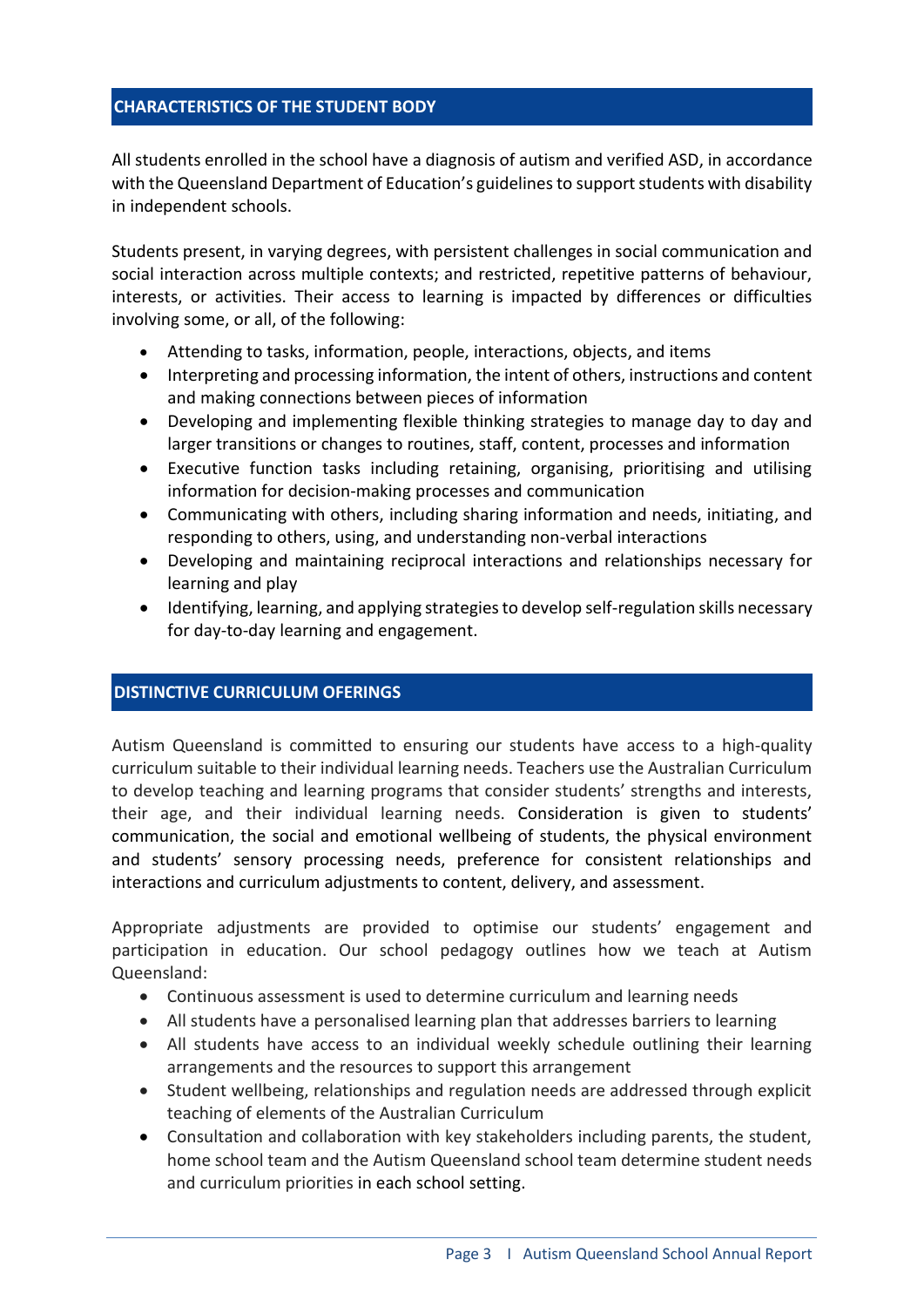# **The School Program**

For students in Years Prep-3 at Sunnybank and Brighton campuses, parents have a choice of either part-time or full-time enrolment. In Cairns, due to the smaller cohort of students, only two-day part time options are available. For Years Prep-12, Autism Queensland's Education Service Agreement with the Department of Education, under the Non-State Special Needs Organisations funding program, facilitates shared enrolment of students with ASD in a parttime school-based program at Autism Queensland with enrolment at their base or "home" mainstream school.

This partnership promotes an inclusive program for students specifically designed to:

- Enable students to maintain connection with their peer group and local school curriculum
- Enable students to practise identified skills for generalisation to a mainstream setting
- Continue social connection with their local community
- Provide opportunities for observation, data collection and sharing of expertise among key stakeholders.

Students are grouped according to age, ability and needs, with a maximum of six students per class. Each class is staffed by a teacher and at least one teacher aide with additional support from allied health professionals, featuring:

- An interdisciplinary team approach including parents, home school staff, Autism Queensland teachers, speech pathologists, occupational therapists, psychologists, and other associated professionals
- Regular goal-based communication with parents and carers
- Personalised Learning Plans (PLPs), tailored to address the impact of autism on students' access to learning, developed in collaboration with the home school education support team and parents and carers
- Therapy support within the classroom and playground areas
- Explicit teaching of skills addressing the function of behaviours of concern
- Environmental modifications and supports
- Structured learning environments to maximise engagement and success for students
- Focus on functional life skill development including social problem solving and emotional regulation skills necessary for lifelong learning
- Emphasis on generalisation to home and other educational settings
- Parent support, advocacy, and education.

# **Class Placements**

The decision for part or full-time enrolment is made on a case-by-case basis and is dependent on criteria which impact school attendance and/or access to (mainstream) school programs such as anxiety, social communication and behaviour. Consideration for inclusion in the program involves the collection and review of a variety of enrolment information including:

- A current diagnosis of autism and verification of ASD for school-age students
- A school visit to the student's home school by Autism Queensland staff
- An enrolment interview with the student and his/her parents
- Consultation with relevant stakeholders
- Review of recent documents such as school reports, current personalised learning and individual positive behaviour support plans and recent therapy reports.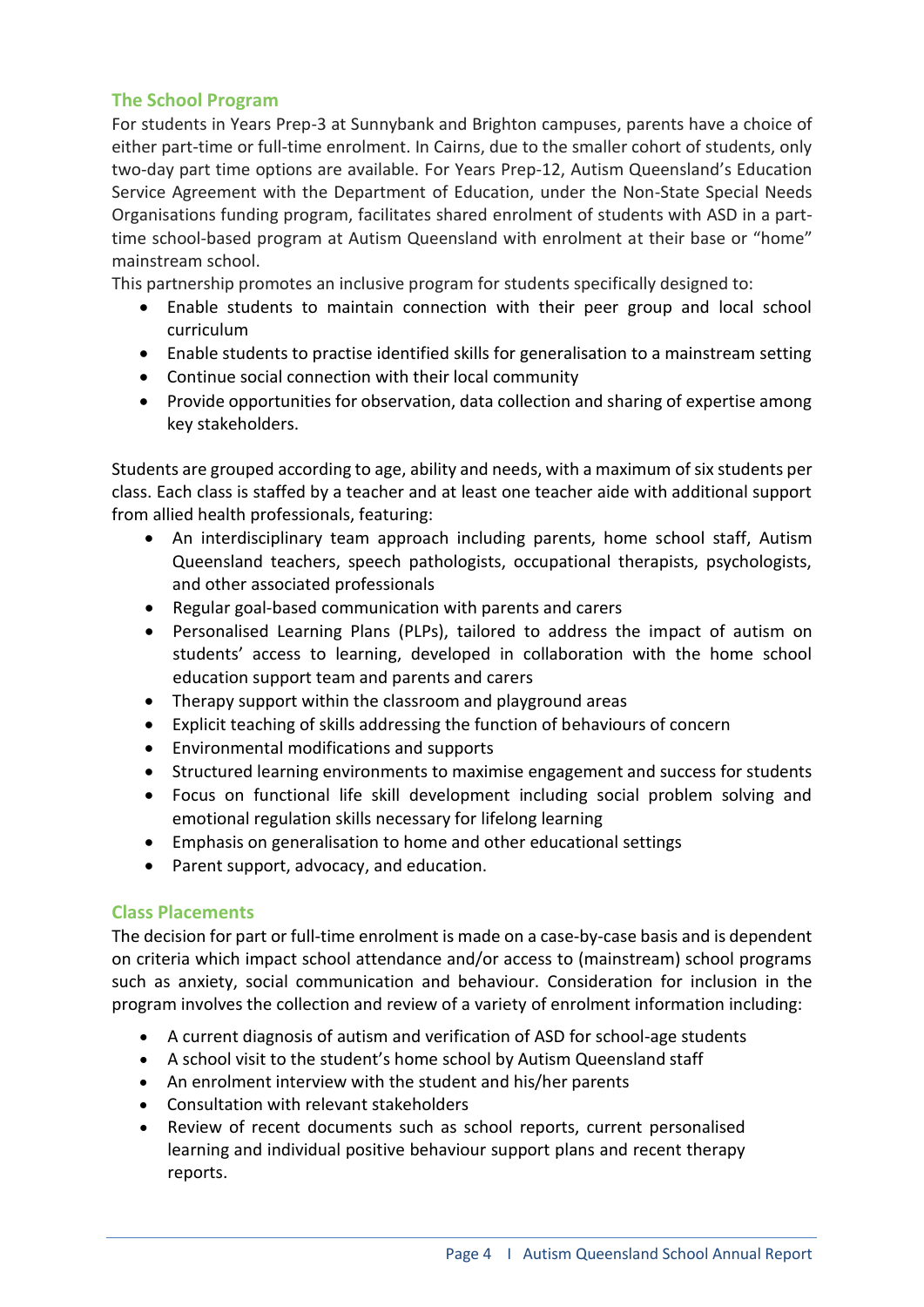Students who function academically relatively well but are identified as potentially benefitting from Autism Queensland-specific programs, will be offered fewer days than those requiring greater support to access their school program. Other factors such as the payment of school fees may influence some parents' choice in the length of enrolment for their child.

# **EXTRA-CURRICULAR ACTIVITIES OFFERED**

### **Stakeholder Engagement**

Support is provided by Autism Queensland School staff for the students' whole team including parents and carers, home-school teachers and education support team staff, as well as other relevant external stakeholders. Autism Queensland teachers have additional non-contact time explicitly allocated for home school visits for those with dual enrolment, and consultative support for the students' education support teams. This provides the opportunity for staff to observe students in their mainstream setting to assist in providing realistic support to the education support team and opportunities for generalisation of strategies developed in the Autism-specific program.

# *Collaboration and Peer Support may include:*

- Regular communication with, and support for, the home school education support team
- Termly outreach visits to the students' home school to view and collaborate
- Consultancy support to the students' home school education support team to introduce new strategies and adjustments
- Support for parents and carers
- Home school staff visits to Autism Queensland School to view and discuss programs, the environment and supports and adjustments implemented
- Leading PLP and individual behaviour support plan development and implementation
- Sharing of assessments and reports, including verification documents and information, PLP and individualised program documents.

# *Transition Planning and Support may include:*

- Orientation visits and information for the family and student before the beginning of placement
- Enrolment data collection
- Regular meetings and ongoing communication for transitions both in and out of dual placement and for some, transition to high school.
- Provision of information regarding other possible services and supports
- Attendance at external stakeholder meetings as relevant.

# **SOCIAL CLIMATE**

Inclusive education for studentsis a complex process requiring collaborative relationships and partnerships, responsive planning, and creative supports. At Autism Queensland School, evidence-informed strategies and adjustments consider the impact of autism on each student and address barriers to curriculum access to ensure:

- Our students can be successful and confident
- Adjustments consider safety, maximise success and are least restrictive
- Uniform strategies, language, resources and support are evident across our school.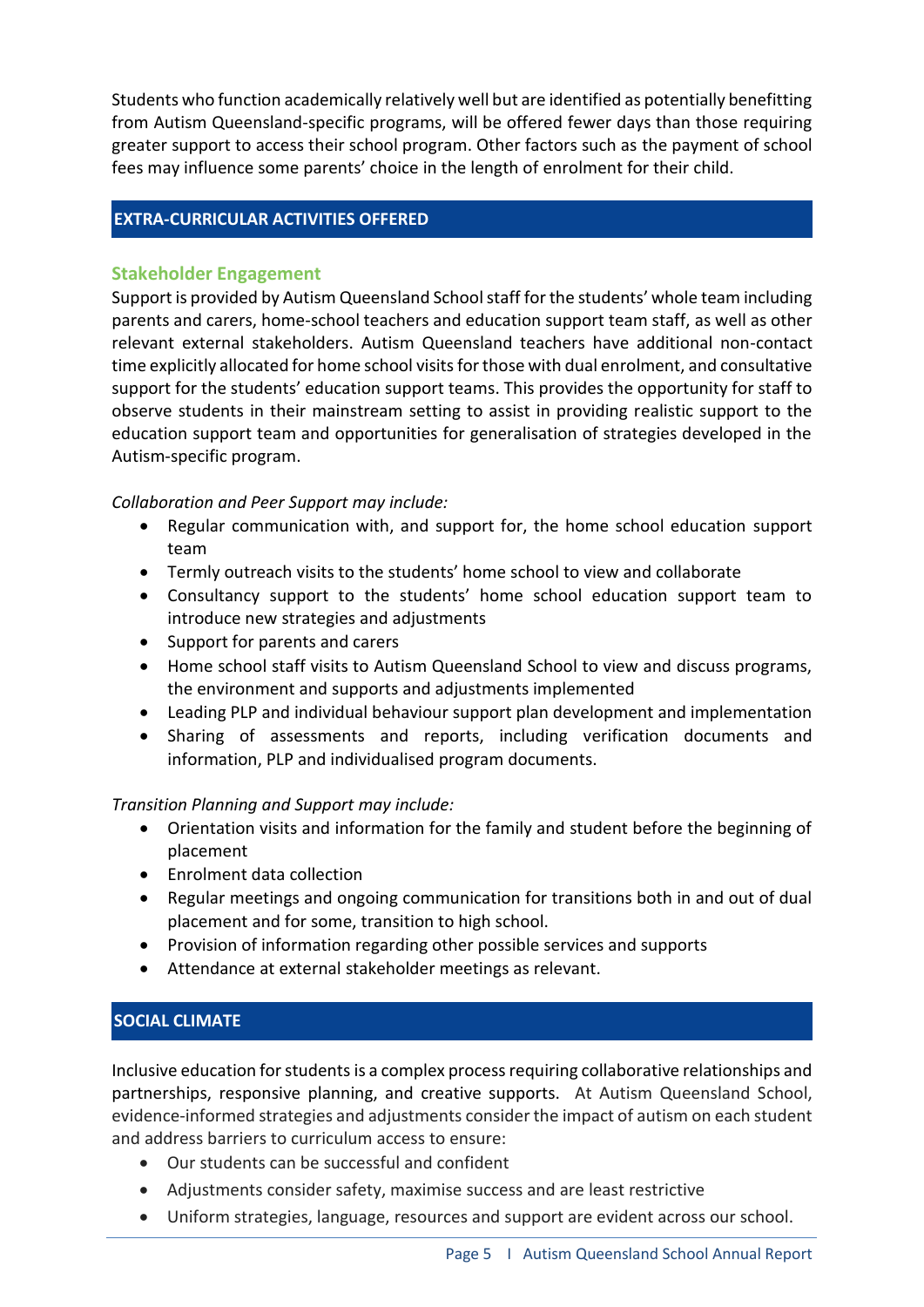A full range of professionals including teachers, occupational therapists, speech pathologists and teacher aides work collaboratively with parents and caregivers to develop appropriate individualised plans to meet the needs of students. Regular contact with home school staff, through school visits, emails and phone calls, ensures targeted skills remain relevant for the student during their enrolment at Autism Queensland. There is a strong emphasis on informed practice that meets the specific needs of students with a verification of ASD in every aspect of the school program.

#### **Our Vision**

A life of participation, opportunity and choice.

#### **Our Mission**

We partner with people on the autism spectrum, their families and communities to remove barriers and realise potential.

#### **Our Values**

•

- Integrity & Authenticity
- Diversity & Inclusion
- Strengths Focus
- Safety & Wellbeing
- Evidence-informed Practice

#### **PARENT, TEACHER AND STUDENT SATISFACTION WITHIN THE SCHOOL**

As part of Autism Queensland's data collection process, stakeholders were surveyed regarding the service provided by Autism Queensland to students, families and other schools during 2020. Survey data was collated for 100 students who had dual enrolment in the 2020 school year:

#### **Student engagement and achievement**

- 25% of students had special arrangements in place at the student's other school to support access and participation during play times. 14% had special arrangements but these were reduced as the AQ School shared enrolment progressed.
- 81% of respondents agreed that as the AQ School shared enrolment progressed, the student improved their ability to transition well between learning environments and tasks in an AQ School setting (36% agreed, 45% strongly agreed).
- 81% of respondents agreed that as the AQ School shared enrolment progressed, the student improved their ability to engage in learning tasks at AQ School (34% agree, 47% strongly agreed).

#### **Attendance**

- While 81% of students had regular attendance at AQ School (with few or no absences), only 63% of students also had this attendance pattern in their other school setting.
- 92% of students accessed full days at AQ School and 67% of students accessed full days at their other school setting.
- The attendance patterns of 10% of students were reported to have improved in their other school setting as the AQ School placement progressed.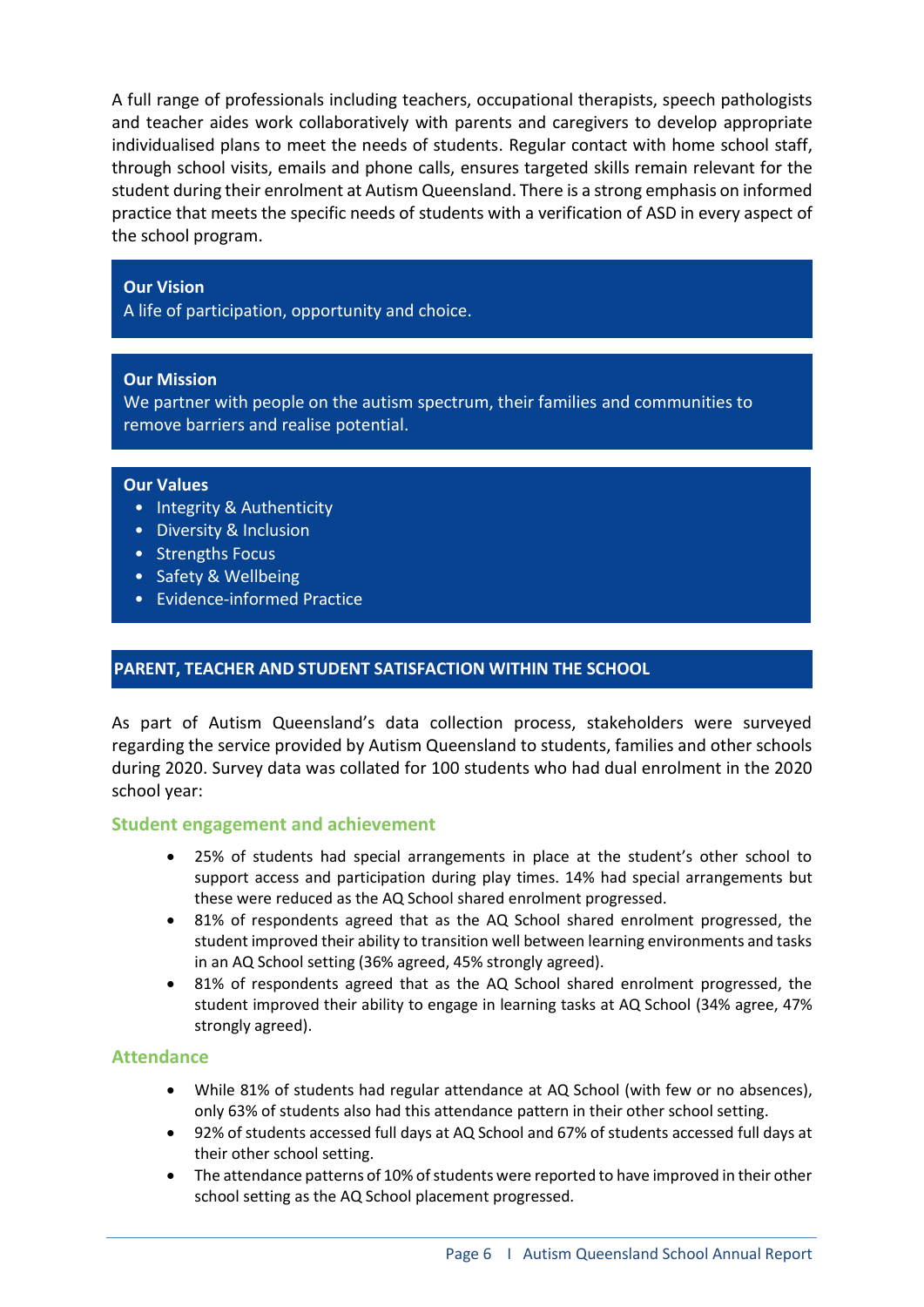# **Transitioning students back to mainstream schooling**

- 91% of respondents reported that AQ School discussed shared enrolment needs and associated transition planning with the student's family and/or their home school team during 2020.
- 69% of respondents reported that transition support for the home school team was provided by AQ during 2020. This varied from assistance with transition from AQ School to full time into mainstream, transitioning from primary to high school while still attending AQ School and also transitioning into a new mainstream class. Information provided had a clear focus on adjustments to the personalised learning plan and evidence-informed information for the student's team to proactively assist with the student's transition.
- 68% of respondents reported that transition support for the student was provided through the provision of information and transition activities for the student and their parent or carer. This included support for transition to AQ School and not just to mainstream.

### **SCHOOL INCOME BROKEN DOWN BY FUNDING SOURCE**

Autism Queensland School funding breakdown for both campuses can be viewed on the *Autism Queensland Education and Therapy Centre, Sunnybank Hills* page of the My School website: <https://myschool.edu.au/school/40402>

# **STAFFING**

The school is supported by teaching, therapy, transport and administrative staff. AQ School's interdisciplinary team for the Sunnybank, Brighton and Cairns campuses during 2020 comprised a total of 77.2 full time equivalent (FTE) staff: 26 teachers (20.3 FTE), 35 teacher aides (26.8 FTE), 5 speech pathologists (4 FTE), 5 occupational therapists (3.8 FTE), 2 wellbeing facilitators (2 FTE) and 8 administration staff (7.2 FTE) including the principal and heads of campus for Sunnybank and Brighton. A transport team of 18 AQ staff (13.1 FTE), deliver assisted transport for students attending the Sunnybank and Brighton campuses.

# **STAFF PARTICIPATION IN PROFESSIONAL DEVELOPMENT IN 2020**

All school staff including teachers, allied health professionals, teacher aides and ancillary staff such as bus drivers and bus aides participate in relevant professional development focusing on critical elements of their roles.

During 2020, teachers representing each campus participated in an ISQ funded "Middle Leaders Project", to develop and articulate a whole school data plan through individual projects. This was in alignment with AQ School's strategic plan, overseen by the teaching and learning coordinator (TLC), and coordinated by representatives from ISQ and Queensland Educational Leadership Institute (QELi).

Implementation of online learning management systems, Story Park and Moodle, were extended to enable combined learning for all students, both at home and school during the pandemic in 2020. Staff were assigned individual licenses and mentors assigned to lessexperienced teachers to increase understanding and build confidence in the development and implementation of online lessons and interactive sessions for students and their families.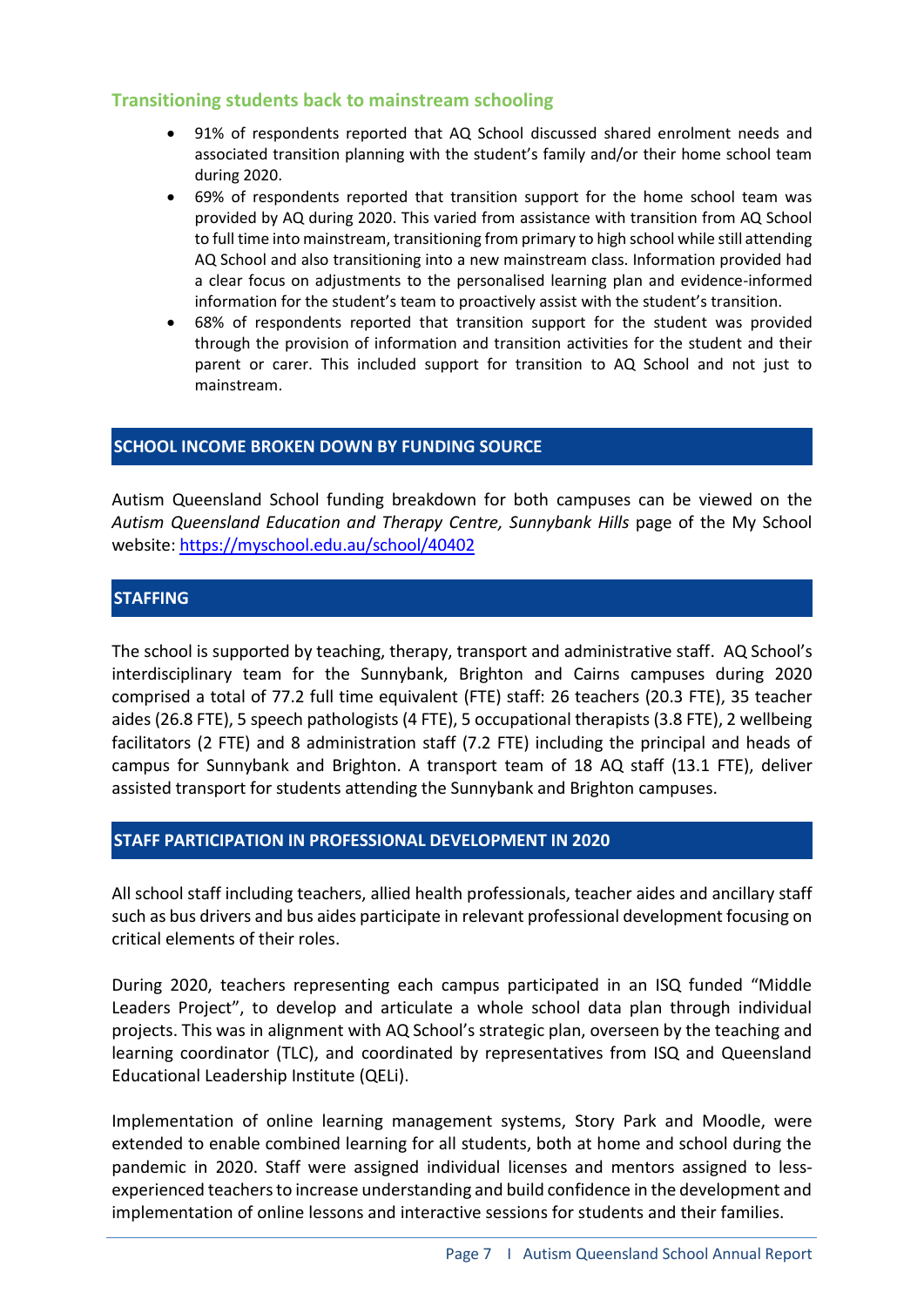Staff participate in annual performance reviews to identify strengths and areas where performance can be enhanced through coaching and mentoring, professional development and access to training opportunities. The performance review process facilitates an individually tailored approach to professional development. Staff who attend external professional development programs are required to share learning with their peers – either informally within the school teams or by means of a presentation at staff meetings. This promotes cross-disciplinary knowledge and understanding, ultimately improving the quality of service provided to students and their families.

# **STUDENT PERFORMANCE**

Part-time students attending the Autism Queensland School do not participate in NAPLAN testing during their attendance at Autism Queensland but may participate at their 'home school'. All fulltime Year 3 students enrolled in Autism Queensland School in 2020 were exempt from NAPLAN testing, in consultation with each student's parents.

All students attending the School have a personalised plan with goals set across curriculum areas. These plans are reviewed six-monthly, in collaboration with the Autism Queensland School team, 'home school' staff and parents. Semester progress reports are sent to parents twice a year.

### **2020 HIGHLIGHTS**

#### • *Independent School Improvement Review*

A comprehensive School Improvement Review was conducted for AQ School in early 2020. An independent team of external school leaders was engaged by the school leadership team to identify what we do well and provide evidence-informed recommendations for school improvement, in preparation of a new three-year strategic plan for the school. The process involved interviews with representatives from our school community, at each of AQ School's three campuses, and included staff, students and parents. Interviews were conducted on two consecutive days in March for all three campuses, mostly face to face but also by phone for participants in Cairns. It provided an opportunity for the AQ School community to share its experiences and invited fresh perspectives from well-informed reviewers to ultimately inform positive changes to our school operations well into the future.

#### • *Primary General Learning Areas Refurbishment*

Phase 2 of a three-stage school refurbishment at the Sunnybank site including new junior primary classrooms with adjoining courtyards, a renovated school gym, kitchenette and storage was undertaken midway through 2020. The new layout has increased the available physical space for staff and students. As for Phase 1, the design and build have been informed by evidence of, and in response to, the impact of physical environmental adjustments on student learning outcomes for students with significant social communication, emotional regulation and sensory support needs. The State Government provided part of the funding under the Capital Assistance Agreement with the Independent Schools' Block Grant Authority (BGA).